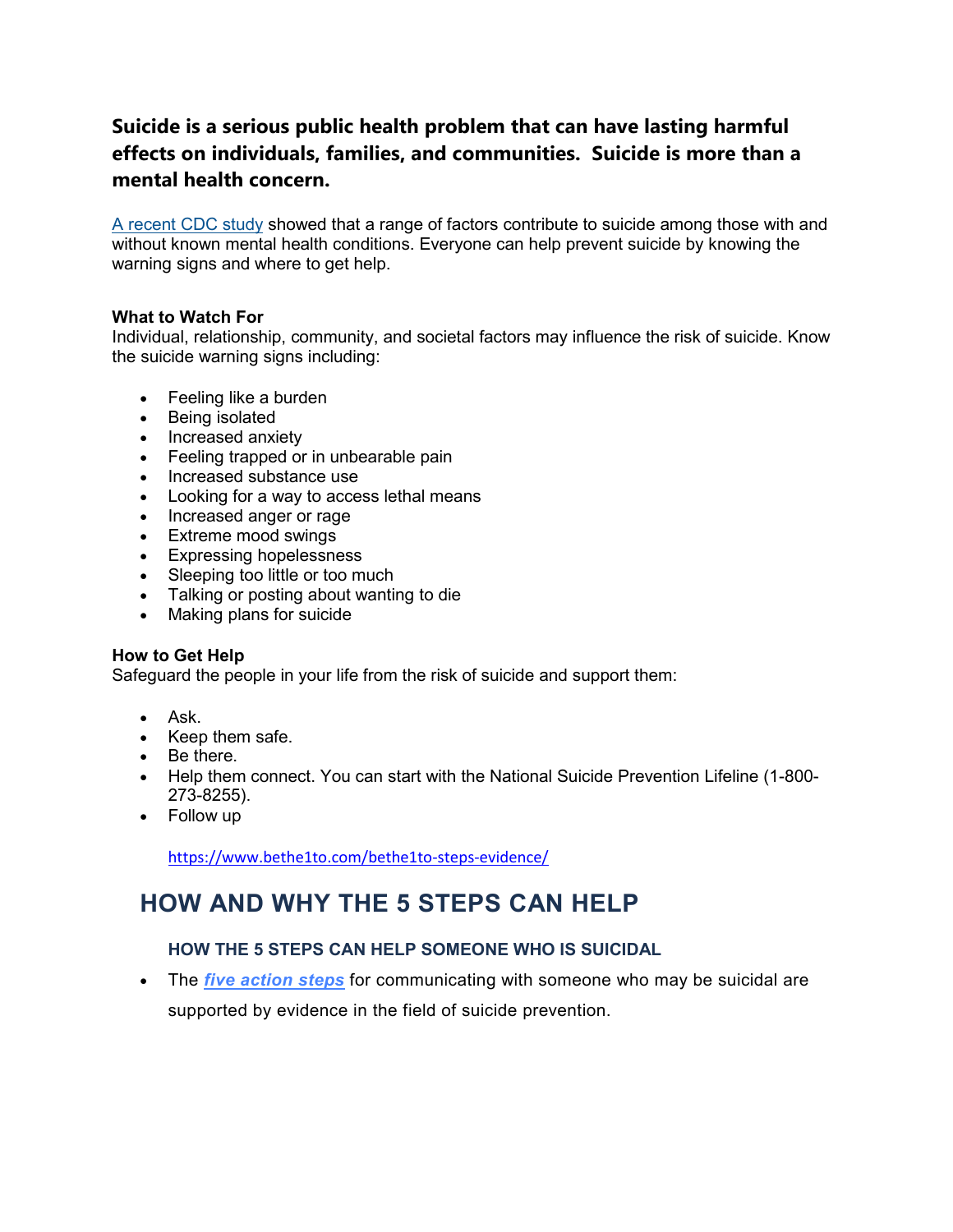# ASK – STEP ONE

- *How –* Asking the question "Are you thinking about suicide?" communicates that you're open to speaking about suicide in a non-judgmental and supportive way. Asking in this direct, unbiased manner, can open the door for effective dialogue about their emotional pain and can allow everyone involved to see what next steps need to be taken. Other questions you can ask include, "How do you hurt?" and "How can I help?" **Do not ever promise to keep their thoughts of suicide a secret.**
- The flip side of the "Ask" step is to "Listen." Make sure you take their answers seriously and not to ignore them, especially if they indicate they are experiencing thoughts of suicide. Listening to their reasons for being in such emotional pain, as well as listening for any potential reasons they want to continue to stay alive, are both incredibly important when they are telling you what's going on. Help them focus on **their** reasons for living and avoid trying to impose **your** reasons for them to stay alive.
- *Why –* Studies show that *[asking at-risk individuals](http://onlinelibrary.wiley.com/doi/10.1111/j.1943-278X.2012.0095.x/full)* if they are suicidal does not increase suicides or suicidal thoughts. In fact, studies suggest the opposite: findings suggest *[acknowledging and talking about suicide](http://www.ncbi.nlm.nih.gov/pubmed/15811983)* may in fact *[reduce rather than](http://www.ncbi.nlm.nih.gov/pubmed/24998511)  [increase](http://www.ncbi.nlm.nih.gov/pubmed/24998511)* suicidal ideation.

# KEEP THEM SAFE – STEP TWO

- *How* First of all, it's good for everyone to be on the same page. After the "Ask" step, and you've determined suicide is indeed being talked about, it's important to find out a few things to establish immediate safety. Have they already done anything to try to kill themselves before talking with you? Does the person experiencing thoughts of suicide know how they would kill themselves? Do they have a specific, detailed plan? What's the timing for their plan? What sort of access to do they have to their planned method?
- *Why* Knowing the answers to each of these questions can tell us a lot about the imminence and severity of danger the person is in. For instance, the more steps and pieces of a plan that are in place, the higher their severity of risk and their capability to enact their plan might be. Or if they have immediate access to a firearm and are very serious about attempting suicide, then extra steps (like calling the authorities or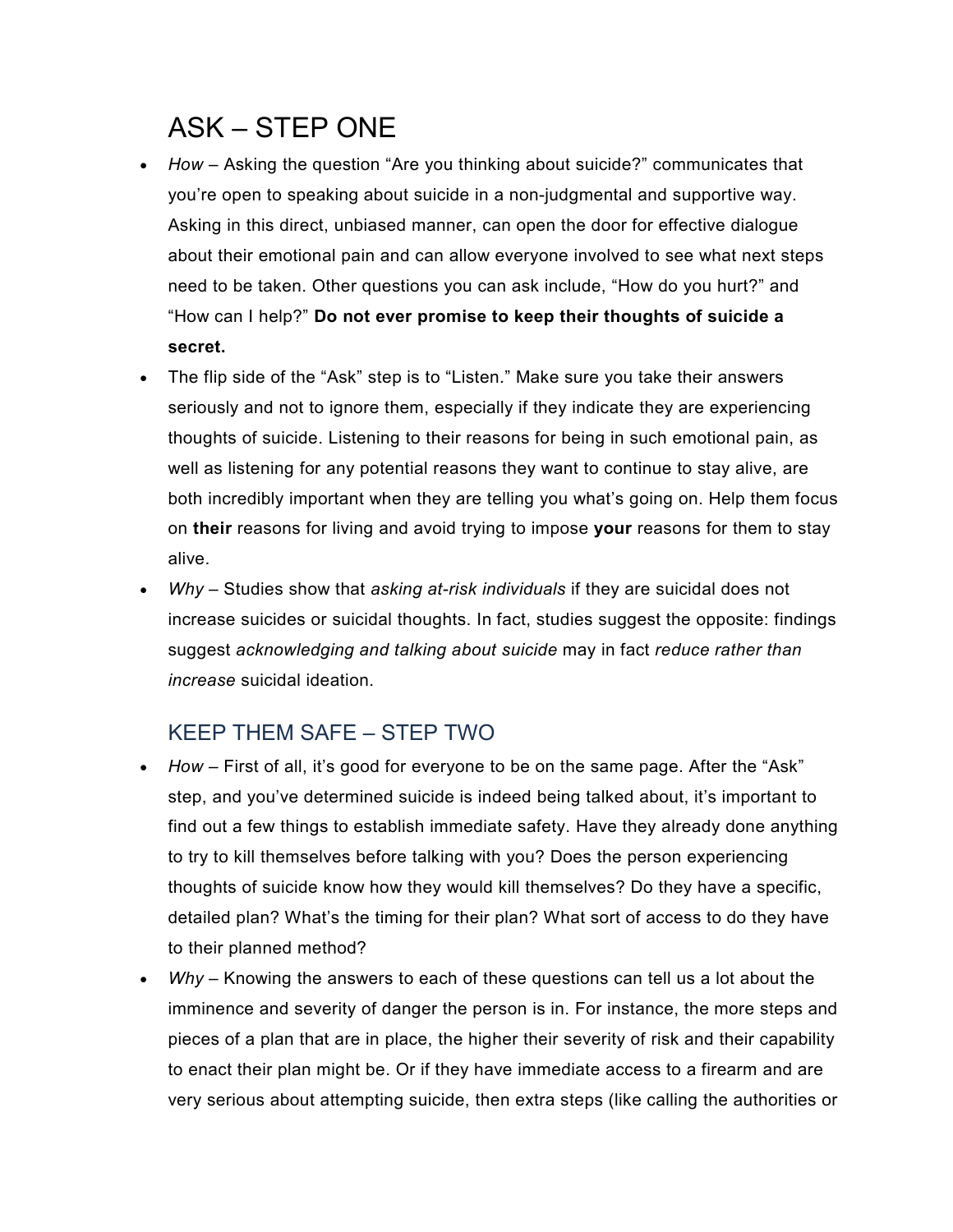driving them to an emergency department) might be necessary. The Lifeline can always act as a resource during these moments as well if you aren't entirely sure what to do next.

• The *[Harvard T.H. Chan School of Public Health](https://www.hsph.harvard.edu/means-matter/)* notes that reducing a suicidal person's access to highly lethal means (or chosen method for a suicide attempt) is an important part of suicide prevention. A number of studies have indicated that when lethal means are made less available or less deadly, suicide rates by that method decline, and frequently suicide rates overall decline. Research also shows that "method substitution" or choosing an alternate method when the original method is restricted, frequently does not happen. The myth "If someone really wants to kill themselves, they'll find a way to do it" often does not hold true if appropriate safety measures are put into place. The Keep Them Safe step is really about showing support for someone during the times when they have thoughts of suicide by putting time and distance between the person and their chosen method, especially methods that have shown higher lethality (like firearms and medications).

# BE THERE – STEP THREE

- *How* This could mean being physically present for someone, speaking with them on the phone when you can, or any other way that shows support for the person at risk. An important aspect of this step is to make sure you follow through with the ways in which you say you'll be able to support the person – do not commit to anything you are not willing or able to accomplish. If you are unable to be physically present with someone with thoughts of suicide, talk with them to develop some ideas for others who might be able to help as well (again, only others who are willing, able, and appropriate to be there). Listening is again very important during this step – find out what and who they believe will be the most effective sources of help.
- *Why* Being there for someone with thoughts of suicide is life-saving. Increasing someone's *[connectedness](https://www.cdc.gov/ViolencePrevention/pdf/Suicide_Strategic_Direction_Full_Version-a.pdf)* to others and limiting their isolation (both in the short and long-term) has shown to be a protective factor against suicide. Thomas Joiner's *[Interpersonal-Psychological Theory of Suicide](http://www.apa.org/science/about/psa/2009/06/sci-brief.aspx)* highlights connectedness as one of its main components – specifically, a low sense of belonging. When someone experiences this state, paired with perceived burdonsomeness (arguably tied to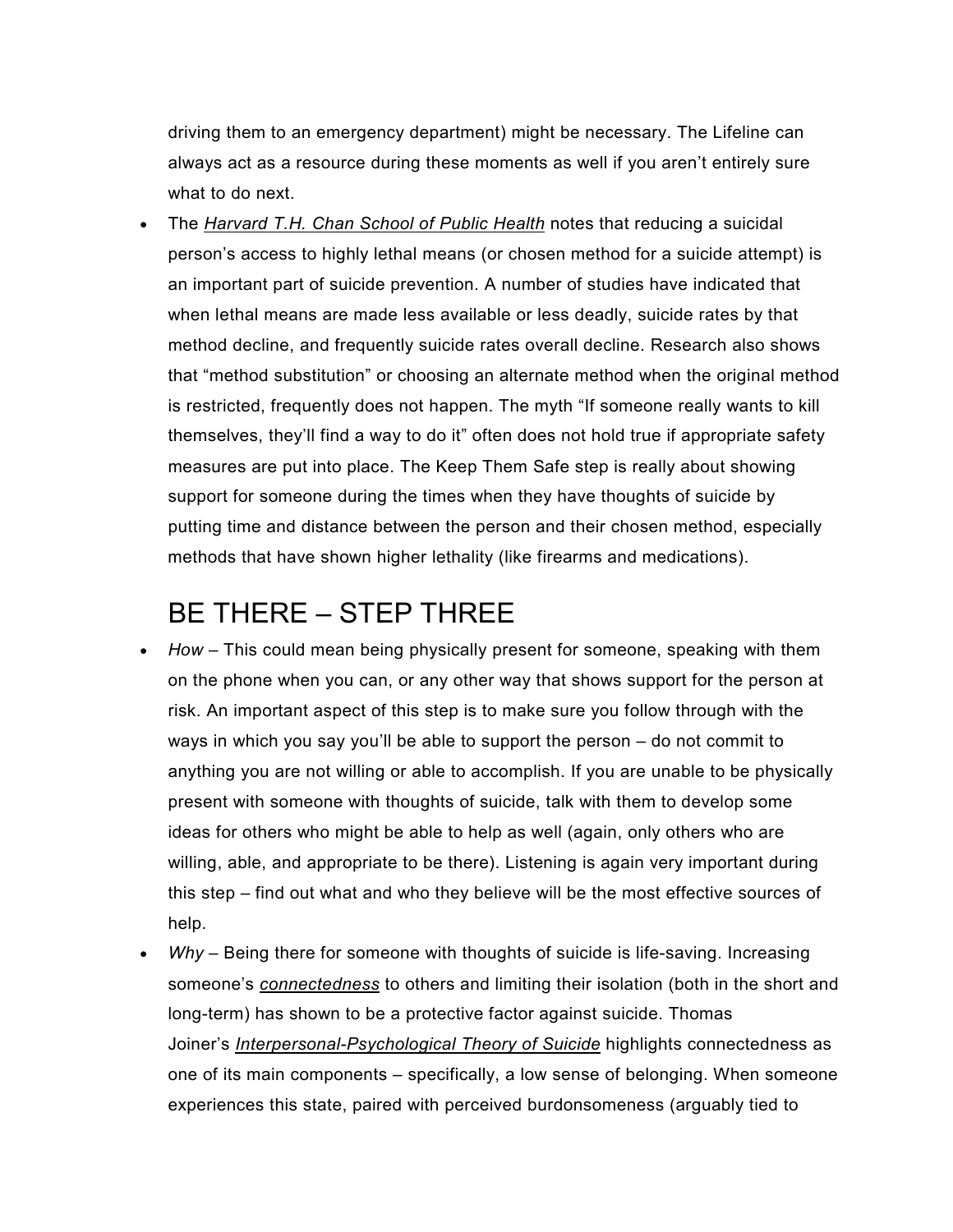"connectedness" through isolating behaviors and lack of a sense of purpose) and acquired capability (a lowered fear of death and habituated experiences of violence), their risk can become severely elevated.

- In the *[Three-Step Theory](http://guilfordjournals.com/doi/abs/10.1521/ijct.2015.8.2.114?journalCode=ijct)* (or more commonly known as the Ideation-to-Action Framework), David Klonsky and Alexis May also theorize that "connectedness" is a key protective factor, not only against suicide as a whole, but in terms of the escalation of thoughts of suicide to action. Their research has also shown connectedness acts as a buffer against hopelessness and psychological pain.
- By "being there," we have a chance to alleviate or eliminate some of these significant factors.

# HELP THEM CONNECT – STEP FOUR

- *How* Helping someone with thoughts of suicide connect with ongoing supports (like the Lifeline, 800-273-8255) can help them establish a safety net for those moments they find themselves in a crisis. Additional components of a safety net might be connecting them with supports and resources in their communities. Explore some of these possible supports with them – are they currently seeing a mental health professional? Have they in the past? Is this an option for them currently? Are there other mental health resources in the community that can effectively help?
- One way to start helping them find ways to connect is to work with them to develop a safety plan. This can include ways for them identify if they start to experience significant, severe thoughts of suicide along with what to do in those crisis moments. A safety plan can also include a list of individuals to contact when a crisis occurs. The *[My3 app](http://my3app.org/)* is a safety planning and crisis intervention app that can help develop these supports and is stored conveniently on your smartphone for quick access.
- *Why – [Impact of Applied Suicide Intervention Skills Training on the National Suicide](http://www.ncbi.nlm.nih.gov/pubmed/23889494)  [Prevention Lifeline](http://www.ncbi.nlm.nih.gov/pubmed/23889494)* found that individuals that called the National Suicide Prevention Lifeline were significantly more likely to feel less depressed, less suicidal, less overwhelmed, and more hopeful by the end of calls handled by Applied Suicide Intervention Skills Training-trained counselors. These improvements were linked to ASIST-related counselor interventions, including listening without judgment, exploring reasons for living and creating a network of support.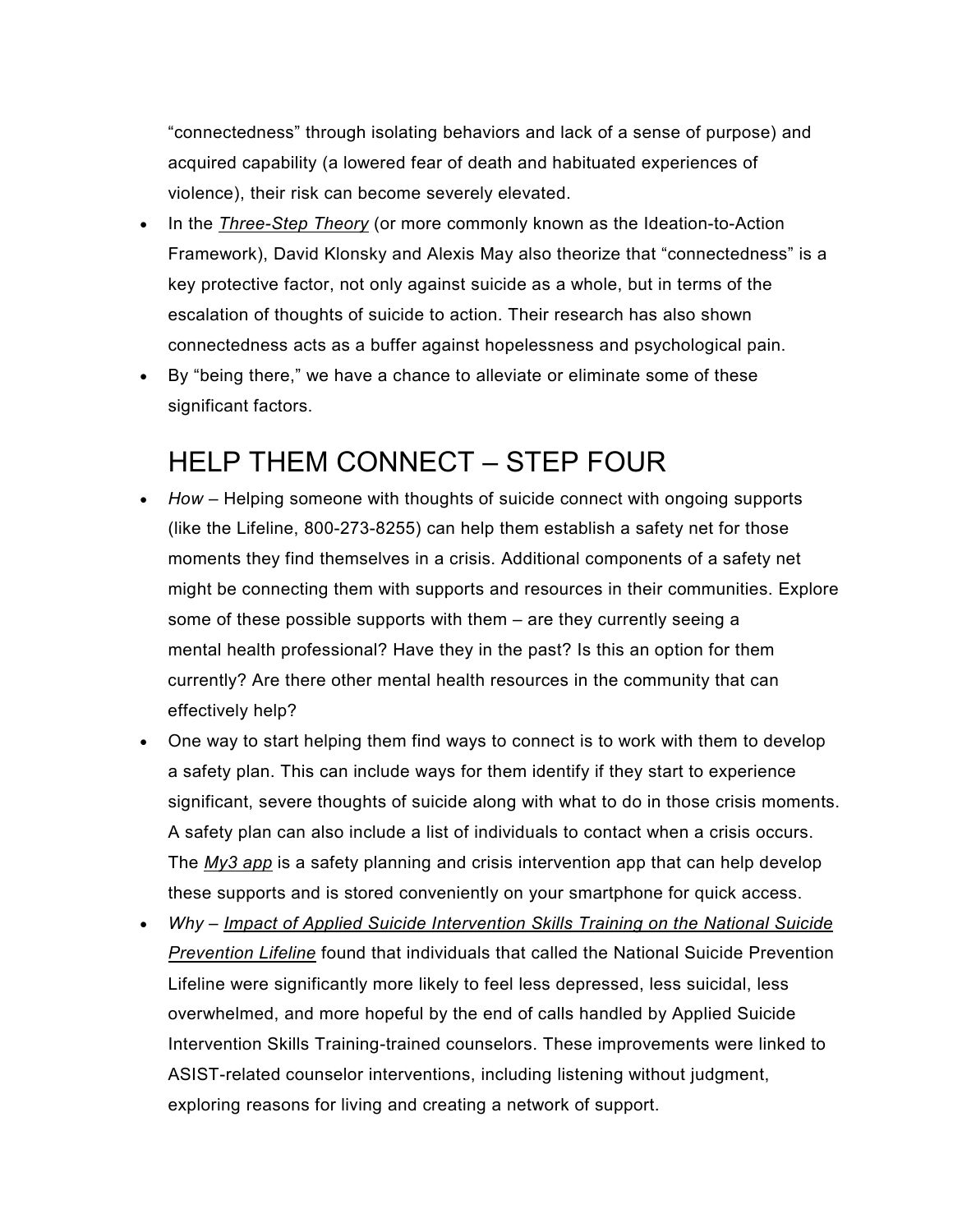## **FOLLOW UP – STEP FIVE**

- *How* After your initial contact with a person experiencing thoughts of suicide, and after you've connected them with the immediate support systems they need, make sure to follow-up with them to see how they're doing. Leave a message, send a text, or give them a call. The follow-up step is a great time to check in with them to see if there is more you are capable of helping with or if there are things you've said you would do and haven't yet had the chance to get done for the person.
- *Why* This type of contact can continue to increase their feelings of connectedness and share your ongoing support. There is evidence that even a simple form of reaching out, *[like sending a caring postcard](https://stanford.app.box.com/s/kb7alrpx6trlxzyebxm0l8xehxk8ayax)*, can potentially reduce their risk for suicide.
- Studies have shown a reduction in the number of deaths by suicide when *[following](http://www.ncbi.nlm.nih.gov/pubmed/11376235)  [up was involved](http://www.ncbi.nlm.nih.gov/pubmed/11376235)* with high risk populations after they were discharge from acute care services. Studies have also shown that brief, low cost intervention and *[supportive,](http://www.who.int/bulletin/volumes/86/9/07-046995.pdf)  [ongoing contact](http://www.who.int/bulletin/volumes/86/9/07-046995.pdf)* may be an important part of suicide prevention. Please visit our *[Follow-Up Matters](http://followupmatters.suicidepreventionlifeline.org/)* page for more.

## PREGUNTAR

*Cómo:* Hacer la pregunta "¿Está pensando en el suicidio?" transmite que usted está dispuesto a hablar sobre el suicidio con una actitud comprensiva y libre de crítica. Hacer preguntas directas y sin prejuicios puede abrir la puerta para un diálogo eficaz sobre el sufrimiento emocional y permitir que todos los involucrados sepan cuáles son los pasos que deben darse. Estas son otras preguntas que puede hacer: "¿qué siente cuando sufre?" y "¿cómo puedo ayudar?" Nunca les prometa mantener sus pensamientos de suicidio en secreto.

El otro lado del paso "Preguntar" es "Escuchar". Asegúrese de tomar en serio las respuestas y de no ignorarlas, especialmente si le dicen que están teniendo pensamientos de suicidio. Escuchar los motivos por los que sufren emocionalmente, así como escuchar cualquier motivo por el que, posiblemente, desearían continuar viviendo, es algo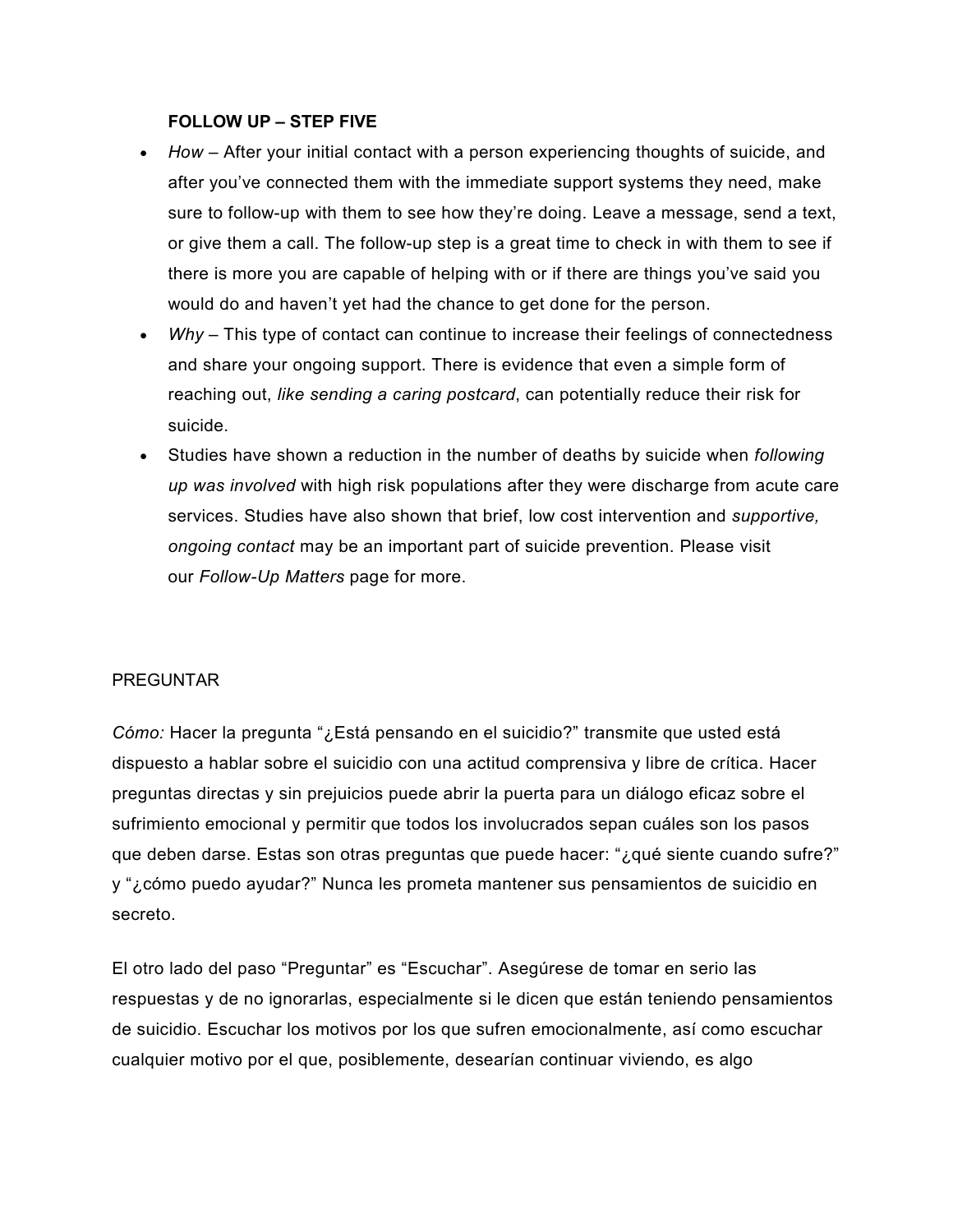increíblemente importante cuando cuentan lo que les está pasando. Ayúdelos a enfocarse en los motivos de ellos para vivir y evite tratar de imponer los suyos para que sigan vivos.

*Por qué:* Los estudios demuestran que *[preguntar a las personas en riesgo](http://onlinelibrary.wiley.com/doi/10.1111/j.1943-278X.2012.0095.x/full)* si tienen pensamientos suicidas no aumenta los suicidios ni los pensamientos suicidas. De hecho, los estudios sugieren lo opuesto: los hallazgos sugieren que *[reconocer y hablar sobre el](http://www.ncbi.nlm.nih.gov/pubmed/15811983)  [suicidio](http://www.ncbi.nlm.nih.gov/pubmed/15811983)* podría, realmente, *[reducir y no incrementar](http://www.ncbi.nlm.nih.gov/pubmed/24998511)* las ideas suicidas.

### MANTÉNGALOS SEGUROS

*Cómo:* Primero que nada, es bueno que todos tengan el mismo conocimiento. Después del paso "Preguntar" y después de haber determinado que realmente están hablando de suicidio, es importante que averigüe algunas cosas para establecer la seguridad inmediata. Antes de hablar con usted, ¿ya ha hecho algo esta persona para intentar quitarse la vida? ¿Ya sabe la persona que experimenta pensamientos suicidas cómo se quitaría la vida? ¿Tiene un plan específico y detallado? ¿Cuál es el momento elegido para llevar a cabo el plan? ¿Qué tipo de acceso tiene al método que planificó?

*Por qué:* Conocer las respuestas a cada una de estas preguntas nos dice mucho sobre la inminencia y la gravedad del peligro en que está la persona. Por ejemplo, mientras más sean las medidas y las partes del plan que se hayan puesto en marcha, mayor podría ser la gravedad del riesgo y su capacidad para ejecutar el plan. O bien, si tienen acceso inmediato a armas de fuego y están firmes en su intento de suicidio, entonces podría ser necesario tomar medidas adicionales (como llamar a las autoridades o conducirlos a un departamento de emergencias). Lifeline puede ser siempre un recurso durante estos momentos y para cuando no esté completamente seguro de qué hacer después.

*[Harvard T.H. Chan School of Public Health](https://www.hsph.harvard.edu/means-matter/)* indica que restringir el acceso de una persona suicida a medios altamente letales (o métodos elegidos para un intento suicida) es una parte importante de la prevención del suicidio. Varios estudios han indicado que cuando la disponibilidad de los medios letales está restringida o cuando estos se hacen menos letales, las tasas de suicidio con ese método disminuyen y, con frecuencia, se reducen las tasas en general. Además, la investigación también muestra que cuando se restringe el método original, no se "sustituye el método" ni se elige otro método. El mito de que "si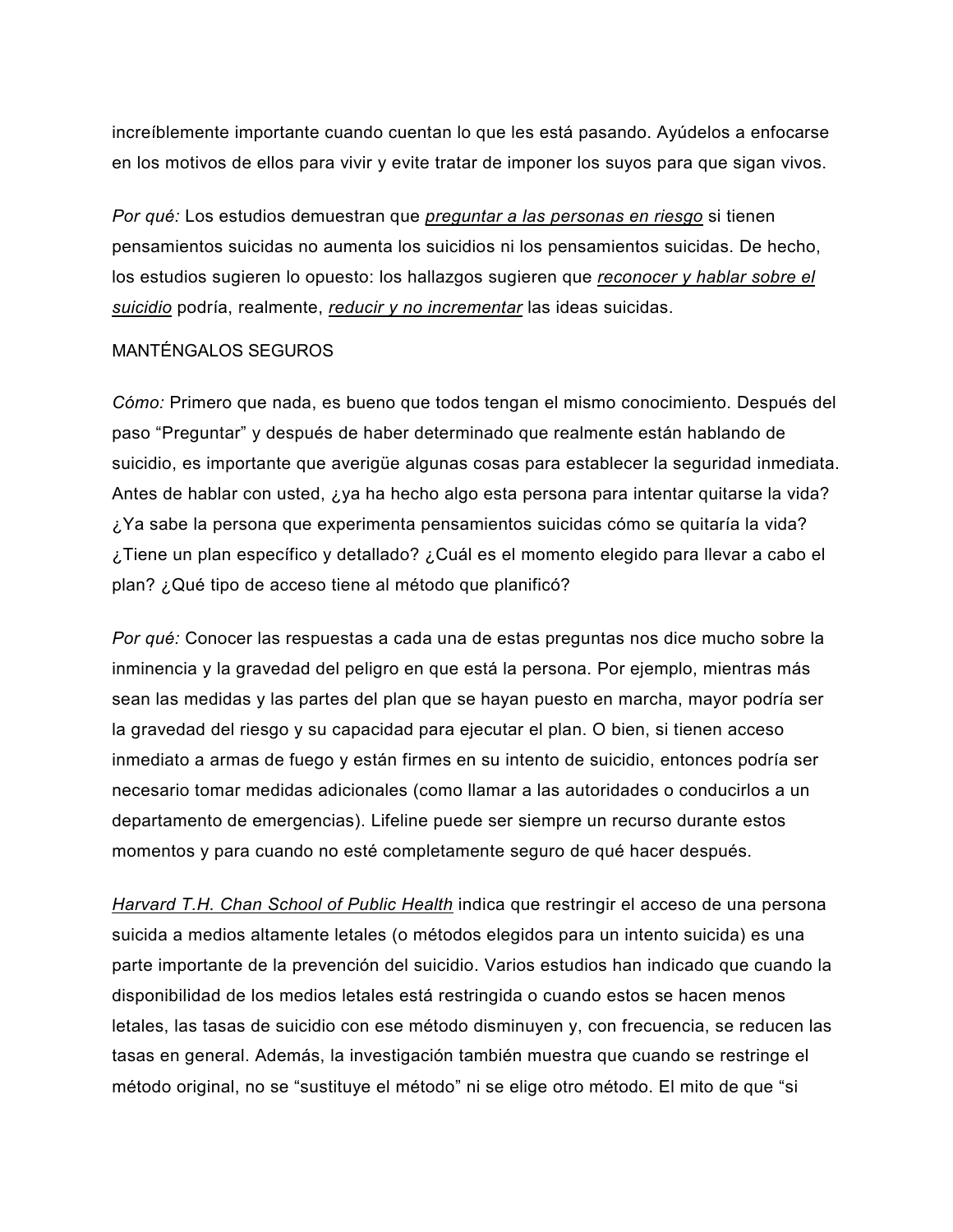alguien realmente desea quitarse la vida, encontrará la forma de hacerlo" a menudo no es cierto si se establecen las medidas de seguridad adecuadas. El paso de Mantenerlos seguros se refiere a mostrar apoyo a alguien durante los momentos en que tienen pensamientos suicidas, poniendo tiempo y distancia entre la persona y el método elegido, especialmente los métodos que han demostrado tener mayor letalidad (como armas de fuego y medicamentos).

### ESTAR PRESENTE

*Cómo:* Esto podría implicar estar físicamente presente para alguien, hablarle por teléfono cuando usted pueda o usar cualquier otro medio para mostrar apoyo a la persona en riesgo. Un aspecto importante de este paso es asegurarse de cumplir con lo que usted dijo que podía hacer para apoyar a la persona, no comprometerse con nada que no esté dispuesto o que no sea capaz de hacer. Si no puede estar físicamente presente con alguien con pensamientos suicidas, hable con ellos para concebir ideas para que otras personas puedan también ayudar (de nuevo, solo aquellos que estén dispuestos, tengan la capacidad y puedan estar presentes). De nuevo, escuchar es muy importante durante este paso, averigüe cuáles y quiénes creen ellos que serían las fuentes más eficaces de ayuda.

*Por qué:* Estar presente para alguien con pensamientos suicidas puede salvar vidas. Aumentar la *[conexión](https://www.cdc.gov/ViolencePrevention/pdf/Suicide_Strategic_Direction_Full_Version-a.pdf)* de la persona con los demás y reducir su aislamiento (tanto a corto como a largo plazo) ha demostrado ser un factor de protección contra el suicidio. *[Interpersonal-Psychological Theory of Suicide](http://www.apa.org/science/about/psa/2009/06/sci-brief.aspx)* de Thomas Joiner destaca que la conexión es uno de los principales componentes, específicamente, un bajo sentido de pertenencia. Cuando alguien experimenta este estado, junto con un sentido percibido de agobio (posiblemente asociado con la "conexión" a través de conductas de aislamiento y falta de sentido de propósito) y capacidad adquirida (poco miedo a la muerte y experiencias habituales de violencia), su riesgo puede elevarse gravemente.

En *[Three-Step Theory](http://guilfordjournals.com/doi/abs/10.1521/ijct.2015.8.2.114?journalCode=ijct)* (denominada comúnmente Marco de Conceptualización a la Acción), David Klonsky y Alexis May también afirman que la "conexión" es un factor protector clave, no solo contra el suicidio en general, sino para todo lo relacionado con el paso de los pensamientos suicidas a la acción. Su investigación también ha demostrado que los actos de conexión amortiguan la desesperanza y el sufrimiento psicológico.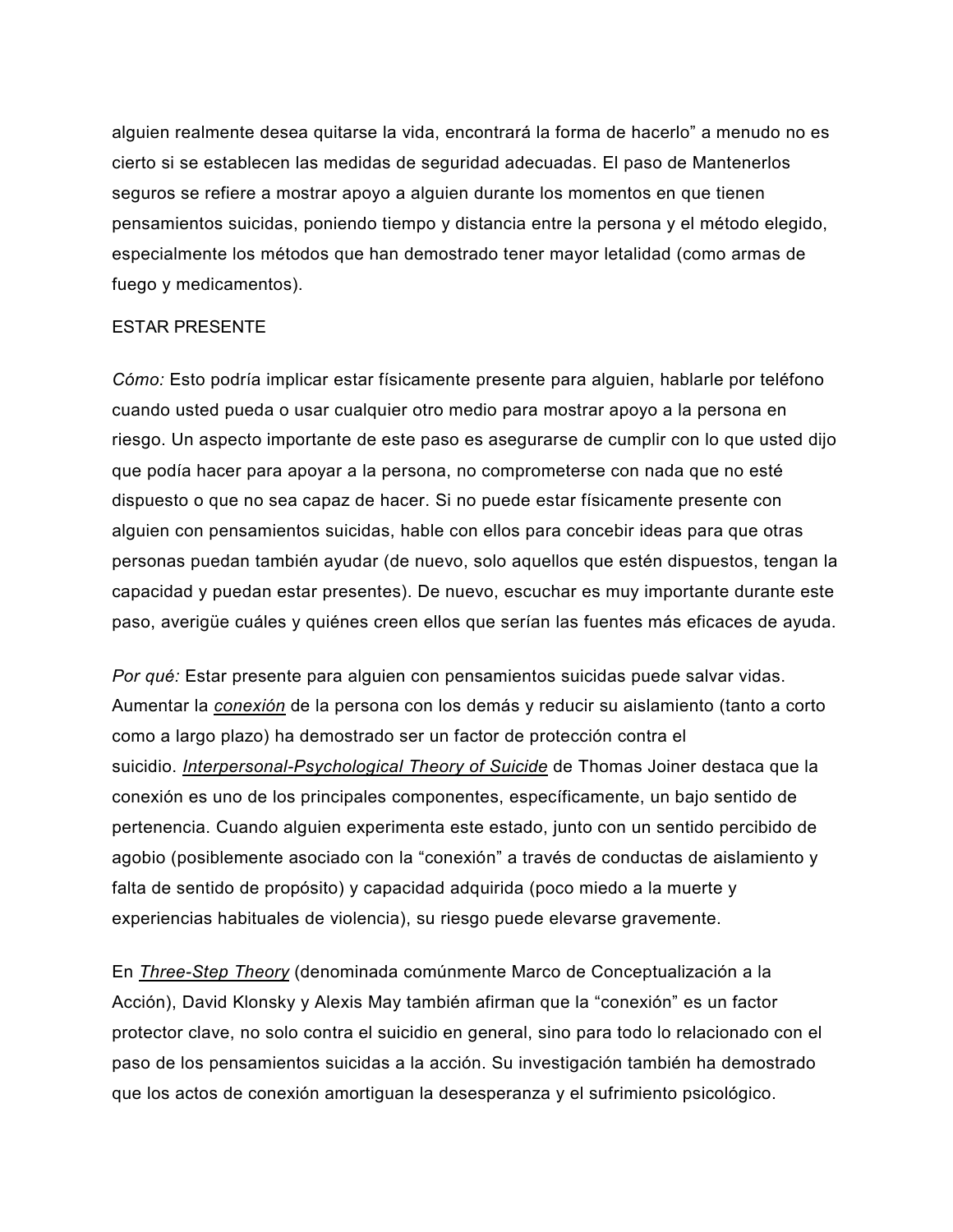Al "estar presentes", tenemos la oportunidad de aliviar o eliminar algunos de estos importantes factores.

## AYUDARLOS A CONECTARSE

*Cómo:* Ayudar a alguien con pensamientos suicidas a conectarse con los medios de apoyo constantes (como Lifeline, 800-273-8255) puede ayudarlos a establecer una red de seguridad para esos momentos en que se encuentran en crisis. Otro componente de una red de seguridad podría ser la conexión con los medios de apoyo y recursos en su comunidad. Explore algunos de estos posibles medios de apoyo con ellos, ¿están recibiendo atención actualmente con un profesional de salud mental? ¿Han recibido este tipo de atención en el pasado? ¿Es esta una opción para ellos actualmente? ¿Hay algún otro recurso de salud mental en la comunidad que pueda ayudarlos de manera eficaz?

Una forma de comenzar a ayudarlos a buscar formas de conectarse es trabajando con ellos para elaborar un plan de seguridad. Esto puede incluir maneras para que identifiquen si comienzan a tener pensamientos suicidas importantes y graves, además de lo que deben hacer en esos momentos de crisis. Un plan de seguridad también puede incluir una lista de las personas con quien debe comunicarse si se presenta una crisis. La *[aplicación](http://my3app.org/)  [My3](http://my3app.org/)* es una aplicación de planificación de seguridad e intervención en caso de crisis que puede ayudar a desarrollar estos medios de apoyo y se almacena convenientemente en su teléfono inteligente para un fácil acceso.

#### *Por qué: [Impact of Applied Suicide Intervention Skills Training on the National Suicide](http://www.ncbi.nlm.nih.gov/pubmed/23889494)*

*[Prevention Lifeline](http://www.ncbi.nlm.nih.gov/pubmed/23889494)* determinó que las personas que llamaban a la National Suicide Prevention Lifeline (Línea de vida de Prevención contra el suicidio) tenían significativamente menos probabilidades de sentirse deprimidas, suicidas y abrumadas y sentían más esperanzas al final de la llamada con asesores capacitados en la aplicación de competencias de intervención para el suicidio. Estas mejoras se asociaron a las intervenciones de los asesores relacionados con ASIST, incluyendo escuchar sin criticar, analizar los motivos para seguir viviendo y crear una red de apoyo.

## DAR SEGUIMIENTO